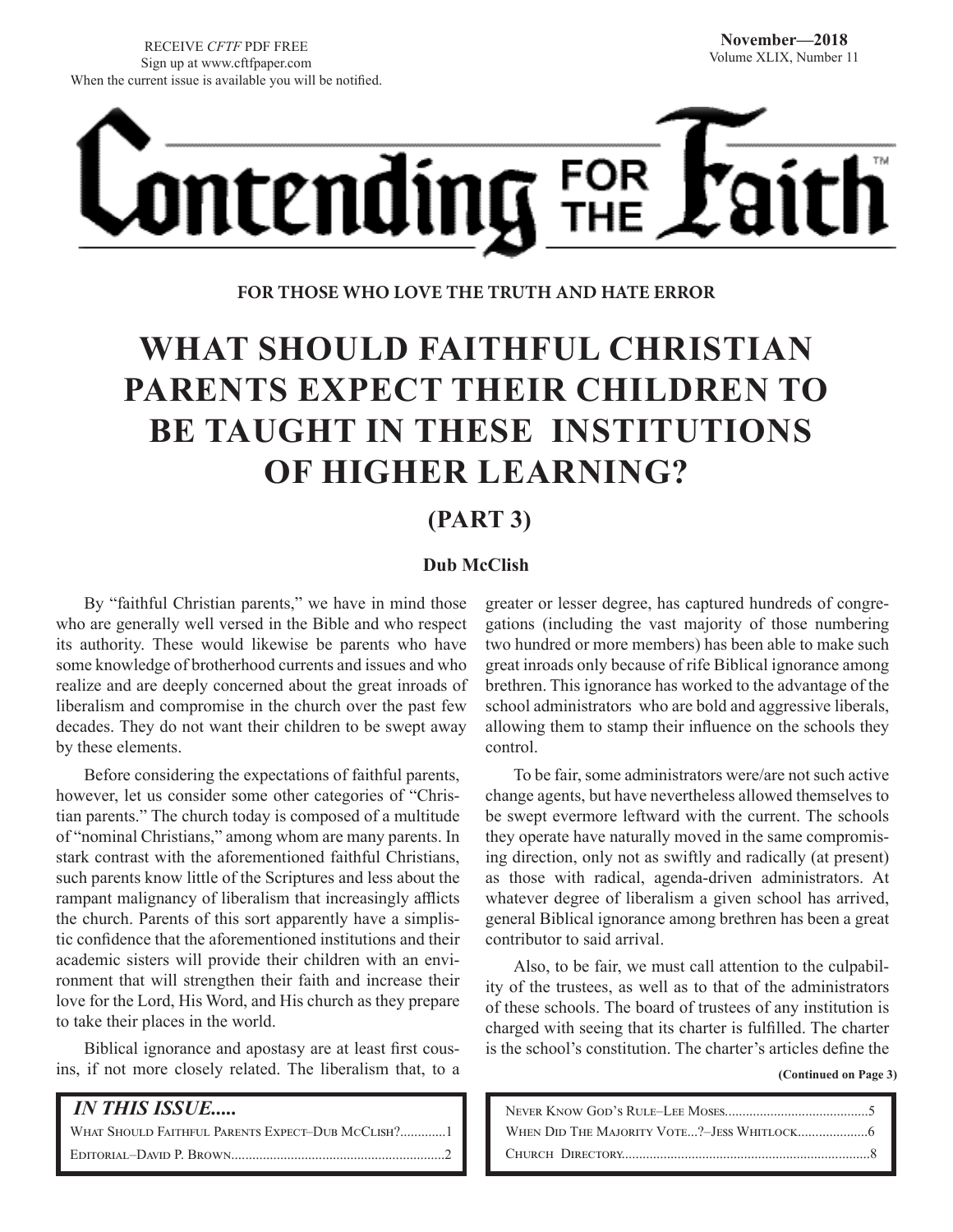

## **David P. Brown, Editor and Publisher dpbcftf@gmail.com**

*COMMUNICATIONS received by CONTENDING FOR THE FAITH and/or its Editor are viewed as intended FOR PUBLICATION unless otherwise stated. Whereas we respect confidential information, so described, everything else sent to us we are free to publish without further permission being necessary. Anything sent to us NOT for publication, please indicate this clearly when you write. Please address such letters directly to the Editor David P. Brown, P.O. Box 2357, Spring, Texas 77383 or dpbcftf@gmail.com. Telephone: (281) 350-5516.*

## *FREE—FREE—FREE—FREE—FREE—FREE*

*To receive CFTF free, go to www.cftfpaper.com and sign up. Once done, you will be notified when the current issue is available. It will be in the form of a PDF document that can be printed, and forwarded to friends.*

#### **SUBSCRIPTION RATES FOR THE PAPER EDITION**

*Single Print Subs: One Year, \$25.00; Two Years, \$45.00. NO REFUNDS FOR CANCELLATIONS OF PRINT SUBSCRIPTIONS.*

# **ADVERTISING POLICY & RATES**

*CONTENDING FOR THE FAITH exists to defend the gospel (Philippians 1:7,17) and refute error (Jude 3). Therefore, we advertise only what is authorized by the Bible (Colossians 3:17). We will not knowingly advertise anything to the contrary and reserve the right to refuse any advertisement.*

*All setups and layouts of advertisements will be done by CONTENDING FOR THE FAITH. A one-time setup and layout fee for each advertisement will be charged if such setup or layout*  is needful. Setup and layout fees are in addition to the cost of *the space purchased for advertisement. No major changes will be made without customer approval.*

*All advertisements must be in our hands no later than one month preceding the publishing of the issue of the journal in which you desire your advertisement to appear. To avoid being charged for the following month, ads must be canceled by the first of the month. We appreciate your understanding of and cooperation with our advertising policy.*

*MAIL ALL SUBSCRIPTIONS, ADVERTISEMENTS AND LET-TERS TO THE EDITOR, P. O. Box 2357, Spring, Texas 77383- 2357. COST OF SPACE FOR ADS: Back page, \$300.00; full page, \$300.00; half page, \$175.00; quarter page, \$90.00; less than quarter page, \$18.00 per column-inch. CLASSIFIED ADS: \$2.00 per line per month. CHURCH DIRECTORY ADS: \$30.00 per line per year. SETUP AND LAYOUT FEES: Full page, \$50.00; half page, \$35.00; anything under a half page, \$20.00.*

*CONTENDING FOR THE FAITH is published bimonthly. P. O. Box 2357, Spring, Texas 77383-2357 Telephone: (281) 350-5516.*

> **Ira Y. Rice, Jr., Founder August 3, 1917-October 10, 2001**

# *Editorial...* **THE SPROUTS AND TREES OF LIBERALISM**

The book, *Voices of Concern*, was published in 1966. It is composed of essays by seventeen writers. They criticize what they call "Church of Christism." All of the writers did not hesitate to declare their educational sophistication, deep analytical thinking, future oriented perspective, anti-coercion approach to religion, thirst for knowledge, and freedom from dogma. Moreover, since such thinking does not instantaneously appear, this would imply that the views presented therein were not new. However, these writers point out that those guilty of "Church of Christism" are uneducated, legalistic, backward, outdated, bigoted, authoritarian, superior, and exclusive in their narrowmindedness. Notice how they purr over themselves and snarl at their lesser brethren.

These writers are quick to inform us that they have grown beyond doctrine and argumentation. They have had some sort of religious experience. Thereby they confirmed their positions set out in *Voices* to be from God. This spiritual growth and development gave them what they could not find in "Church of Christism"―inner peace and oneness with God. By this "better felt than told" experience (whatever it is), the writers certified their beliefs to be Godly. Their personal "witness for Christ" was all they needed. "Sharing Christ," not teaching and defending the gospel, was their goal and practice.

They tell us if one manifests this sweet spirit of peace and tranquility he is a brother in Christ. It is unloving, unkind, uncaring, harsh, rude, mean spirited, arrogant, and hateful to insist that all things be measured by the absolute objective standard of truth (the Bible). To do such is "Church of Christism." To these *Voices*, this doctrinal mentality must be left far behind if one is to mature spiritually.

### **WHAT THOSE "VOICES" REALLY MEANT**

Today the children of those *Voices* are many. They are the fruit of those sprouts now grown into trees. They openly fellowship denominations and the multitudes love to have it so. The "pious unimmersed" are acceptable to them. They despise the New Testament distinctives that make the Lord's church different from the denominations. In his book, *Mein Kampf* (My Struggle), Adolph Hitler set out exactly what he intended to do and did in Germany. As Hitler did in his book, the writers of *Voices of Concern* did for the church of Christ, but the church would not listen. Those *Voices* now control or have great influence in the schools of higher education (and certain preacher training schools) operated by members of the church of Christ. Most of the numerically larger churches are dominated in their thinking and practices by the sentiments expressed in *Voices of Concern*. Others are tainted by their false doctrines. Swiftly they are ceasing to be the Lord's church. However, to this day some do not know such a book as *Voices of Concern* ever ex-

**(Continued on Bottom of Page 4)**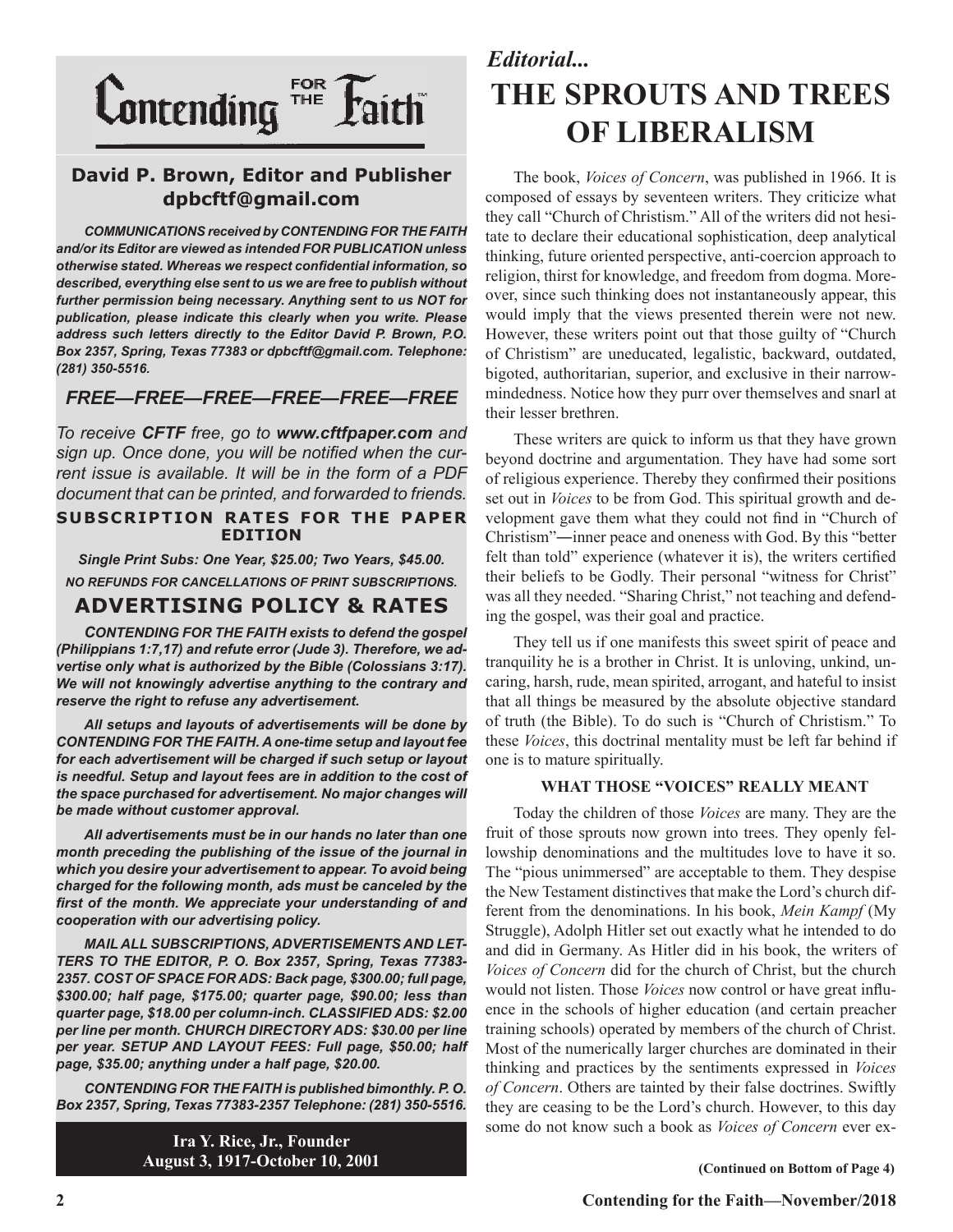#### **(Continued From Page 1)**

school's purpose, direction, and aims as well as the provisions for guarding and preserving same. Trustees, by definition, are entrusted with the serious business of seeing that their respective schools are operated according to their charters. Trustees employ administrators (i.e., presidents, chancellors) and delegate to them the responsibility of the daily operation of the school. Administrators employ the faculty.

When an instructor apostatizes, administrators have the responsibility to remove him if he will not repent. If the administrator fails or refuses to make the correction, the trustees then have the responsibility to call their administrator to account. If the administrator refuses to carry out their will, the trustees will replace him if they are true to that which is entrusted to them. The proverbial "buck" stops with them. If they fail to so act, they are derelict in their duty, failing in their primary obligation. Schools have embraced and are disseminating liberalism, not merely because they have some liberal teachers and administrators, but because compromising (if not outright liberal) trustees now occupy seats on these boards.

Even in cases where trustees may not be rank liberals, one gets the distinct impression that most of them have been appointed more because of their personal wealth and/ or business acumen than their knowledge of the Bible and their depth of dedication to the old paths. Their eyes apparently are primarily on financial "bottom lines," increasing enrollments, and erecting buildings. Faithfulness to Scripture has fallen somewhere further down the priority list. In some cases, it appears that the trustees are little more than figureheads who are all too willing to rubber stamp whatever their administrator sets before them, regardless of the mandate of the school charter. In what other way can one explain how error has captured, to one degree or another, all of the schools our brethren operate?

B. F. Leonard's words from the 1870s, quoted earlier, ring hauntingly true as we study these matters: "One charge that I have to bring against them ["Bible colleges"] is that… they are worldly. Like all other colleges, they are founded on money, not on the Bible." Although Leonard overstated the case in saying they are not founded "on the Bible" (we've seen that all of them were), sooner or later the need for money has become a cruel master that demands submission above all others.

It is good to have men wise about matters of commerce on boards that handle vast sums of money (and that never cease to beg for more). However, surely it must be possible to find enough men who know and will stand for the Truth without compromise, but who also know how to manage money. Although there is enough "blame to go around," ultimately, the sad spiritual condition of the schools must be blamed on their boards of trustees. Some have failed so

miserably to maintain the requirements of their charters that, if someone had the money and the courage to file suit, such boards might be found liable in the courts for malfeasance regarding their trust.

In the vein of the hypnotic serpent, "Kaa," from the classic children's movie, Jungle Book, the schools for at least two generations have enchantingly sung, "Trust in me, just in me…." Like young Mowgli before Kaa, unsuspecting, spiritually naïve, and stupefied parents have fallen under their spell, sending them their children and their money without question or concern. Fortunately, Mowgli, with some help, "snapped out of it" in time to escape. Unfortunately, many ho-hum, nominal Christian parents and their children are sucked in by the siren song of the schools to buy their children a "Christian education," and they scoff at those of us who try to awaken them to what the schools have become.

Parents thus continue to offer up their children to these institutions by the thousands as sacrificial lambs. When their children come home declaring that the church is just another denomination in the "invisible church," instrumental music in worship is merely a matter of conscience or opinion, and baptism may be either because-of or in-orderto-receive remission of sins, they should not be surprised (assuming this class of parents would even notice or be concerned). Nor should they be shocked if their youngsters leave these schools with doubts about such fundamental doctrines as the Genesis account of creation, the virgin conception and birth of Jesus, and the verbal inspiration and infallibility of the Bible. Perhaps some of these parents are such spiritual pygmies that they view these "different" convictions in their children (which equal a loss of their faith) as minor considerations. "After all," they seem to reason, "Was it not brethren—'scholars' no less—in the Bible and in other disciplines, who taught them? Who are we to question them?"

Yet another class of parents exists with its own expectations of the schools. These are parents who themselves are dedicated liberals and who are cheering on every effort of the change agents. Parents such as these in many cases are themselves products of one of these schools where they lost their faith in fundamental matters. They have helped apply pressure to administrators to move their schools ever more leftward. They conceive of the church as a denomination and they favor the broadening of fellowship; they want their children to be confirmed in these and similar heresies. They therefore relish the liberal campus atmosphere and have only praise for heretical professors and administrators who defend and promote them. To such parents, liberalism, compromise, and open fellowship constitute "real Christianity." They therefore rejoice in the availability of such schools that are operated by brethren. These parents have no problem finding schools controlled by brethren where their expecta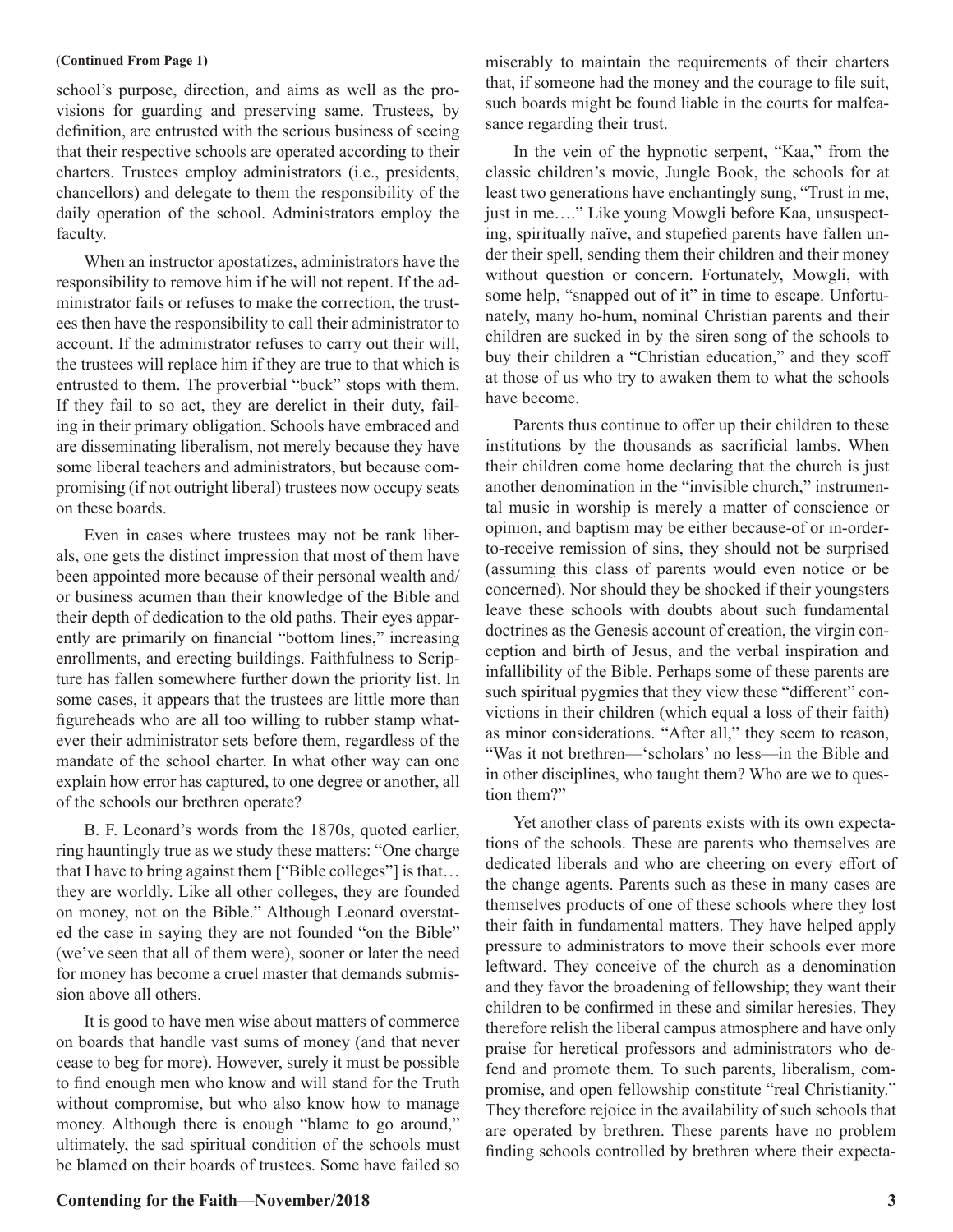tions will be fully satisfied. They expect and desire a liberal emphasis, and most of the schools are delivering in every respect.

Now, let us return to a consideration of faithful Christian parents. What should they expect their children to be taught in schools operated by brethren? By this question we refer to what they have a right to expect. Previously, we documented statements of various brethren who founded and/or served as administrators in the early history of several of the schools. We also quoted from some of the legal documents (e.g., deeds, charters) that were drafted so as to make the intentions of the founders unmistakable regarding respect for Biblical authority in doctrine and practice. The noble aim of these faithful men was to provide an academic environment in which the students' faith in God and His Word would be fortified as they pursued their studies in secular fields. Further, it is clear that the design of these founders and founding documents was not merely to give the respective schools a faithful inception, but to preserve and protect their faithfulness in perpetuity. As already noted, this solemn obligation rests principally upon the shoulders of the trustees of these schools.

On the basis of a summary of these aims and purposes of school founders and the defining legal documents describing these aims and purposes, dedicated Christian parents have the right to expect the following:

1. Trustees who exalt the Bible and believe it is the verbally inspired, inerrant revelation of God to men;

2. Trustees who know and understand the purpose of the founders as stated in the school charter and who are dedicated to keeping their school in harmony with said purpose;

3. Trustees who therefore will govern the school in harmony with Biblical authority;

4. Trustees who are not ashamed to identify faithful churches of Christ with the church set forth in the New Testament rather than with religious denominations of human

#### **(Editorial Continued From Page 2)**

isted. In their willful ignorance, they are blind to what certain lying men in cunning craftiness intended to do, told us they would do, and did in and to the church of Christ in the last 50 years of the 20th Century. Is it nothing to all you that pass by?

*[The foregoing was my editorial for the February 2000 issue of CFTF. Between then and now the digression from primitive, pure, New Testament Christianity has deepened, widened, and further intrenched itself in the churches, universities operated by apostate brethren, and the weak and insipid brethren who are involved with the preacher training schools. On the basis of their financial supporters and friends, they determine who they will and will not fellowship, giving only lip service to 2 John 9-11. It will take more time, but as they have already*  origin;

5. Trustees who are not only members "in good standing" of a church of Christ, but who are members "in good standing" of a church of Christ that is "in good standing" with the Lord and His Word;

6. Trustees who will employ and keep employed only a president who meets all of the foregoing criteria for the trustees;

7. Trustees who have the fortitude to dismiss without hesitation a president who fails or refuses to meet these criteria

8. A president who will secure and maintain faculty members who have unquestionably sound Biblical convictions and who will communicate these convictions to the students, whether in Bible, science, math, literature, history, physical education, or any other fields of learning;

9. A president who has the fortitude to dismiss, rather than defend, without hesitation any faculty member who fails or refuses to exhibit such unquestionable soundness;

10. Guest speakers invited to the campus for chapel, lectureships, and other special occasions who are likewise unquestionably sound in the faith (unless they have been invited for the specific purpose of refuting their errors).

Already, we have made mention of the outright apostate condition of many of these schools and the position of compromise of those not yet in full-blown apostasy. These woeful conditions are what faithful Christian parents will actually find if they give serious consideration to existent brotherhood schools, as we shall document in part in the following section.

## **— 908 Imperial Drive Denton, TX 76209**

*[In the fourth installment in this series on higher educational institutions operated by members of the church of Christ, brother Mc-Clish will continue this study under the title, What Higher "Christian" Education Is Delivering and Has Produced?***—Editor**]

*done, they will continue to gradually move closer to their wicked sisters, the universities.* 

*The premise by which they determine who they fellowship*  is "unity in diversity" in obligatory matters. True, by them it *is used on a lesser scale and arbitrarily than is characteristic of their apostate higher education sisters. However, it is only a matter of time and the changing of those involved with the preacher training schools before they too become like their bigger apostate sisters. When that happens, what appreciable difference will exist between the graduates of these schools?]*

#### **—David P. Brown, Editor**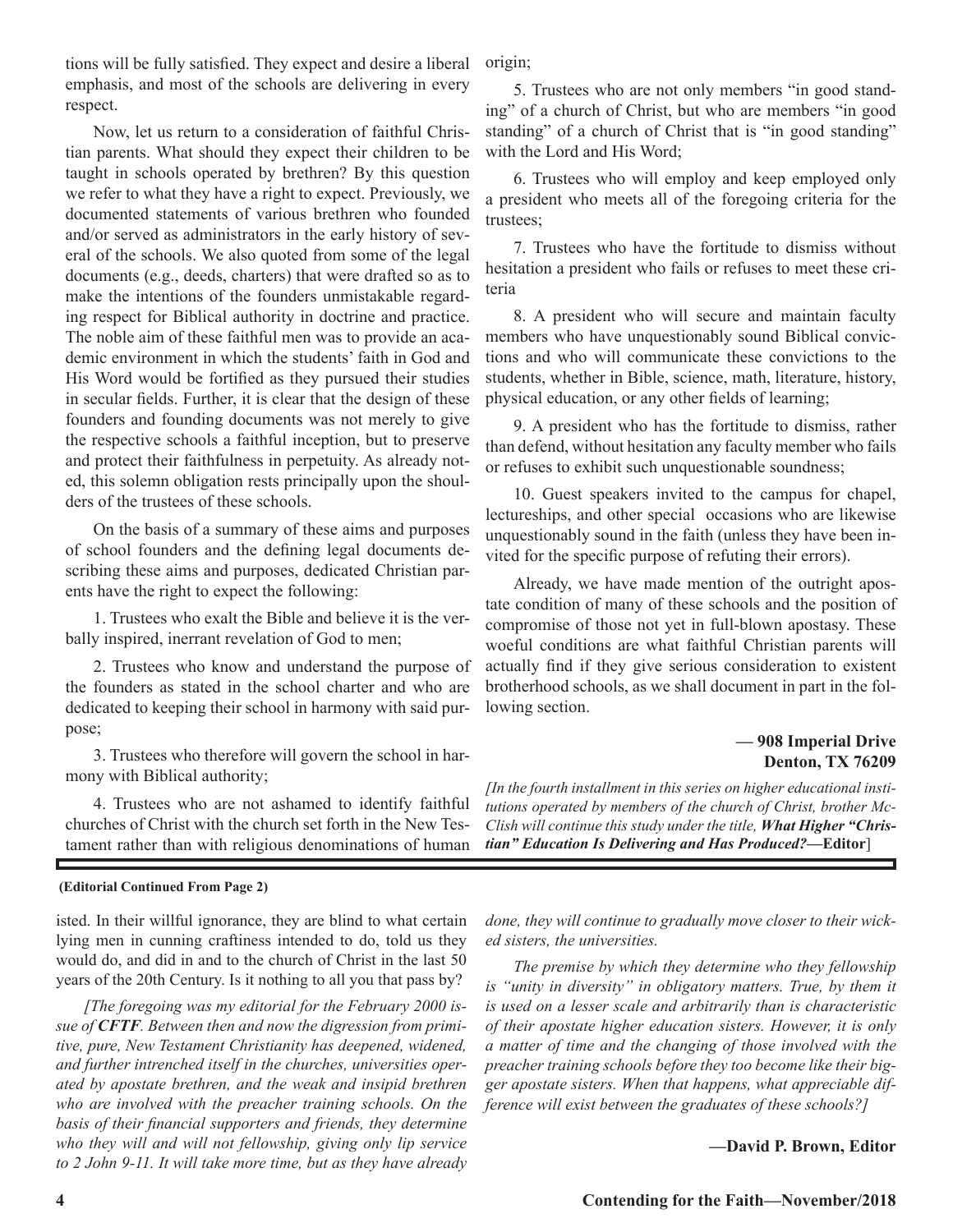# **NEVER TO KNOW GOD'S RULE**

## **Lee Moses**

Why is it that there are some people who are absolutely adamant about removing "under God" from the words of the Pledge of Allegiance? It is difficult to know their exact reasons. Certainly, it can be agreed that the United States as a nation has never submitted itself fully to God. However, in the main, those who are making this push are not desirous of honesty concerning the nation's relationship with God. Some people are terrified of the thought of a God in heaven. As Creator of the universe, God is entitled not only to rule over this nation, but over the universe. But many people wish never to know God's rule. So some wish away their own perception of the evidence for God, and are able to delude themselves into thinking that there is no Lord to Whom they must submit. Others reshape God into a less imposing god, one to whom they need not worry about submitting themselves. Such people think it is a blessing not to be hindered in their lifestyle pursuits by an all-seeing and all-knowing God; for God knows all their deeds, thoughts, and motives, and does not forget (except figuratively and by His own choice). They think it is a blessing not to be hindered in their lifestyle pursuits by an all-just and all-powerful God; for God must hold them accountable for their actions, and has the power to administer the according punishment for the most serious offender. But is it truly a blessing never to know God's rule? The following lament of the people of Israel is preserved for our learning: **"We are become as they over whom thou never barest rule, as they that were not called by thy name"** (Isa. 63:19, *ASV*—1901). Of course, the people of Israel had been called by the name of God (Deu. 29:13). They had been ruled by God (Jud. 8:10; 1 Sam. 12:12). And now, as affliction upon affliction beset them, they wished that it were still the case that they were still manifestly under the rule of God. Is it wise to wish never to know God's rule?

### **ONE WOULD NEVER KNOW THE INSTITUTIONS OF GOD**

While there are many human institutions, there are only three Divine institutions on the earth: civil government, the family, and the church. While many people feel that government is too intrusive, can you imagine the world without any civil government at all? What would hinder murderers, rapists, and thieves from plying their craft? Without an enforceable common standard, crime could no longer be considered crime, and absolute anarchy would reign (cf. Jud. 17:6; 21:25). God placed the institution of government upon the earth as **"a minister to thee for good . . . a revenger to execute wrath upon him that doeth evil"** (Rom. 13:4).

What if there were no families? God created the family for the protection of its members, for the perpetuity of the race, and for the ability of parents to instill values in children. While government provides justice, the family provides prevention as proper values are instilled. Yet there are efforts being made as you read this to redefine what a family is. Would the world be better if children lived by "the law of the jungle" from their birth? Do we wish to deny the world the loving attachments of a family?

If the church did not exist, mankind's means of reconciliation to God would not exist (Eph. 2:16; cf. 1:22-23). By means of the church, God is glorified (3:21). By means of the church, the angels are made to know the manifold wisdom of God (3:10)—and we can see the wisdom of God by means of the church as well.

## **ONE WOULD NEVER KNOW THE DIRECTION OF GOD**

 The course for each man and woman to pursue through life is uncertain without God. People search for direction in life, as seen by the myriad of different religions and cults professing to offer some sort of meaning or direction. However, man has an utter inability to direct his own steps (Jer. 10:23; Pro. 14:12; 16:25). Without God, there can be no direction in life. The furthest we can see with our own eyes is death, and none of us has any idea when that will be. God has the ability to see infinitely beyond our limited tunnel of awareness. If we do not know the direction of God, all we can do is stumble in the dark as we make our way toward death. When Moses reiterated the law for the Israelites, he ebulliently asked,

**For what nation is there so great, who hath God so nigh unto them, as the LORD our God is in all things that we call upon him for? And what nation is there so great, that hath statutes and judgments so righteous as all this law, which I set before you this day** (Deu. 4:7-8).

God had blessed them with direction. The very reason for the later plight of the people of Israel was that they had left the "ways" and "fear" of the Lord (Isa. 63:17). However, when one knows the rule of the Lord he has both direction and meaning in life. As wise Solomon completed his search for the meaning of life, he realized, **"Let us hear the conclusion of the whole matter: Fear God, and keep his commandments: for this is the whole (duty) of man"** (Ecc. 12:13).

### **ONE WOULD NEVER KNOW THE HOPE OF GOD**

Assume for a moment that the universe was created as the atheists hope it was. They hope that rocks and dirt collided in such a way as to create life (no one has exactly fig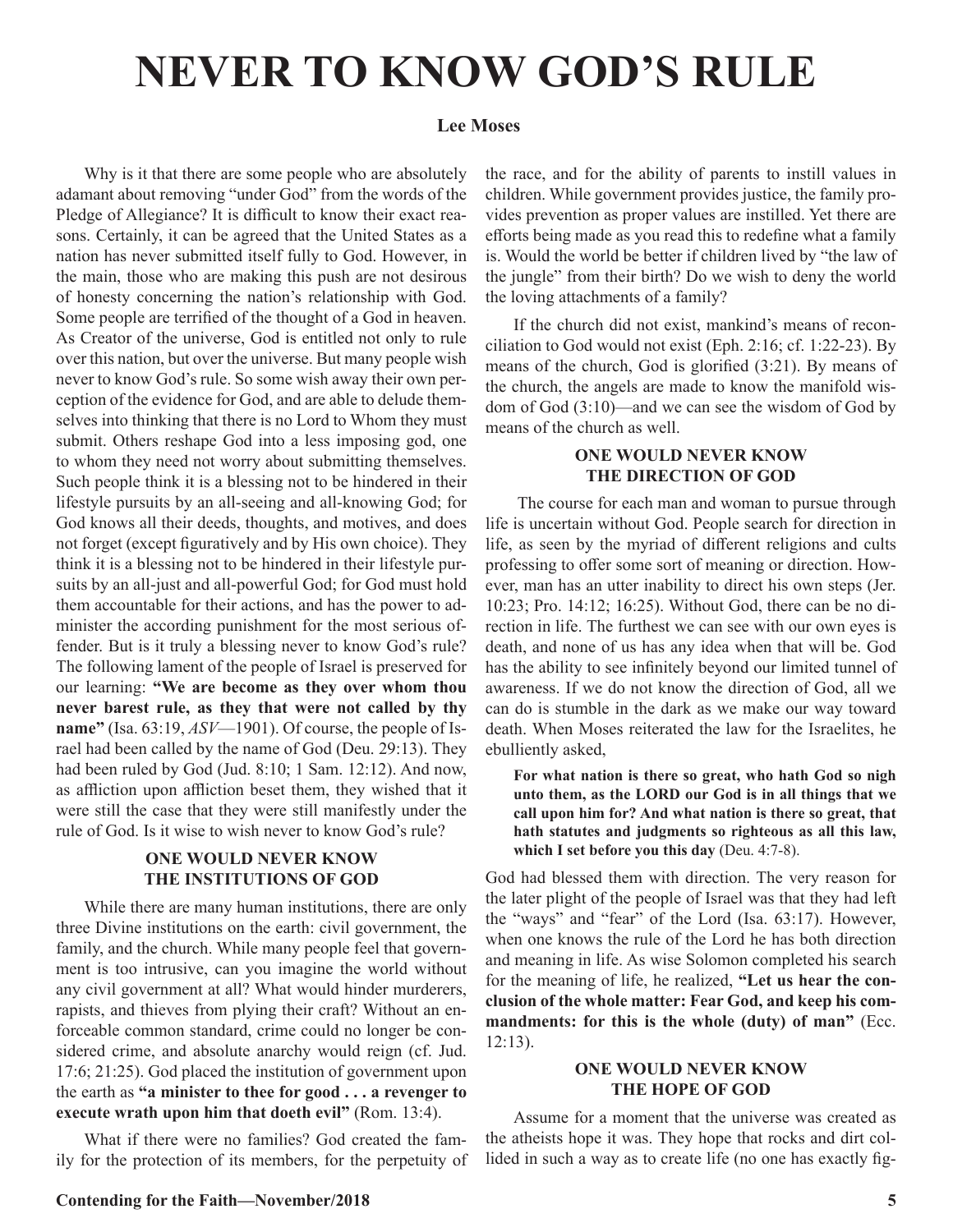ured out yet from where the rocks and dirt came, and life has never come from non-life). They hope that we are the result of that creation of life that occurred. And they hope that when our earthly life is ended our eternal existence will be nothing more than that of rocks and dirt. Is there really any hope at all in such a scenario?

Contrary to the above scenario, God is not a product of over-imaginative and under-realistic thinking. As hope is defined as desire plus expectation, where there is no reality there can be no hope. God is real, and God extends hope to all of mankind. God has promised eternal life to the faithful, a promise certain and unwavering (Tit. 1:2; cf. Heb. 6:18- 19). This is true hope, which can carry us through the most trying times of this life and into the next life. Yet, many hope that there is no God at all.

other blessings. And His rule itself is an incredible blessing. As Israel was able to rejoice, **"Blessed is the nation whose God is the LORD: and the people whom he hath chosen for his own inheritance"** (Psa. 33:12). Now it is spiritual Israel, the church, who is God's chosen nation (Gal. 3:26-29; 6:15-16; 1 Pet. 2:9). But we can certainly appeal to the civil nation in which we live to govern itself by Biblical principles. These are the principles on which America was built and made great by the blessing of God. The people of Israel lamented that they had become as those who had never known God's rule. Contrariwise, it seems as though the number of people desiring to be completely rid of God's rule is growing greater each day in the United States. But remember the old saying: "Be careful what you ask for, you just might get it."

#### *—* **E-mail: truth@bereacoc.org**

### **CONCLUSION**

If one never knows God's rule, he will never know His

dcdcdcdcdcdcdcdcdcdcdcdcdcdcdcdcdcdcdcdcdcdcdcdcdcdcdcdcdcdcdcdc

# **WHEN DID MAJORITY VOTE BECOME THE DETERMINING FACTOR?**

#### **Jess Whitlock**

Years ago, a bulletin crossed my desk with a cartoon designed to teach a valuable lesson. It pictured a business meeting in some man-made church. The chairman is speaking to a group of men seated around a large table. The caption read, "So, it is determined that the will of God cannot be overturned without a two-thirds majority vote." At the time, it was thought to be funny. However, how many thought that such thinking would ever invade the church for

which Christ died? Christ died for His church which is the "one body" (Eph. 1:22-23; 4:4; Matt. 16:18).

During that time we had a group of young people taking part in a Bible Bowl competition in the Oklahoma City area. One of the men brought to my attention that the coordinators had decided to change the basis for the questions from the *King James Version*  to the *New International Version*. We wrote to inquire as to why such a change had been made? We were informed by letter that the change had been made to the *NIV* for the Bowl "because it was by landslide the choice of the sponsors" for the Bowl. I asked if the sponsors voted by "landslide" to bring in the *Baptist Manual*, the *Methodist Discipline*, or the writings of Premillenialism what would happen? They informed me that such could (would) never happen.

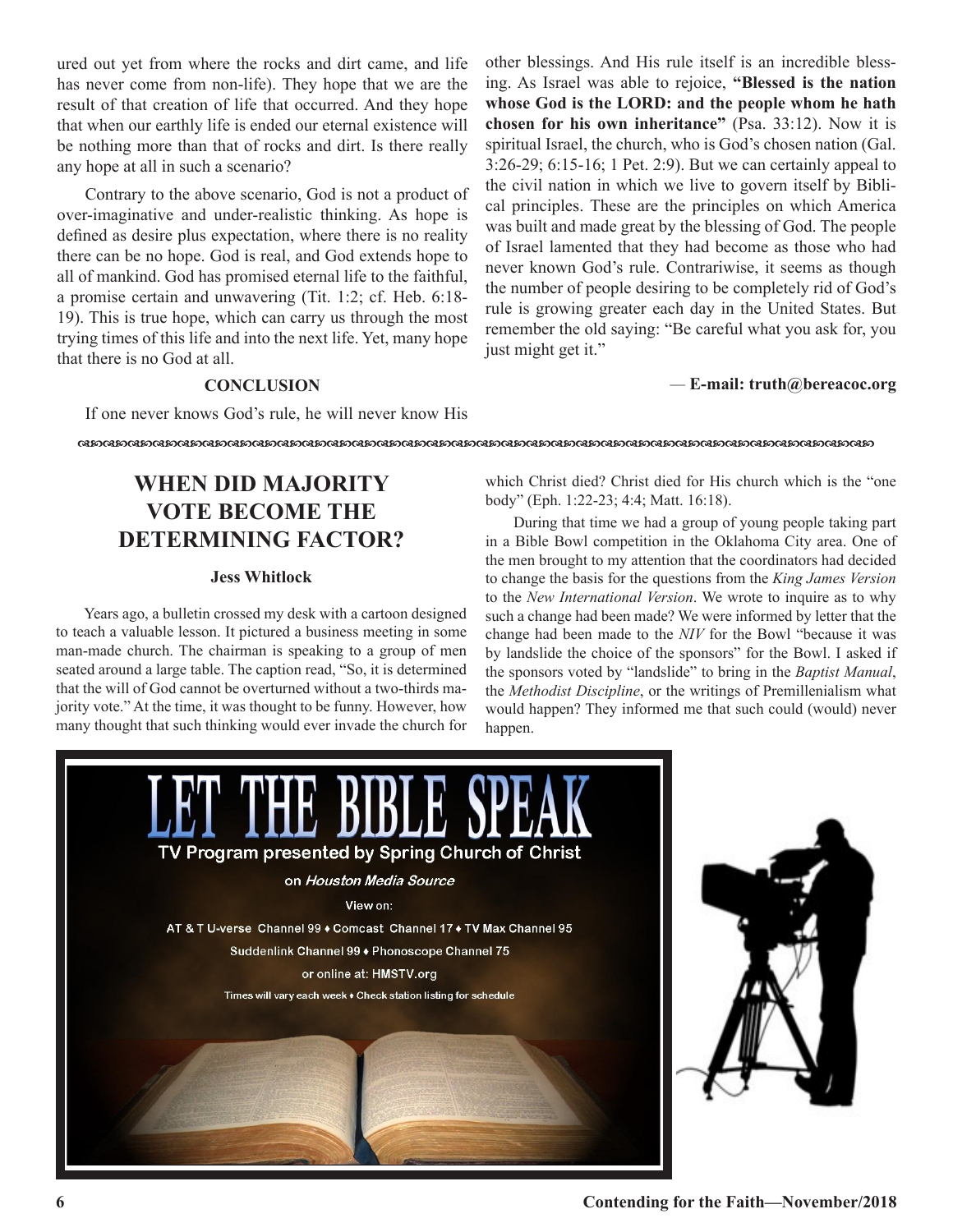It was then that I explained that the doctrines of total depravity, unconditional election, salvation by faith alone and the doctrine of once saved, always saved are all taught in the pages of the *NIV*. Not only that, the *NIV* denies that Jesus Christ is God's **"only begotten Son"** (John 1:14, 18; 3:16, 18; 1John 4:9). Do not take my word for it, look up each passage in the *NIV* text and the Greek word *monogenes* is half translated.

Christ warned, **"Beware of false prophets, who come to you in sheep's clothing, but inwardly are ravening wolves"** (Mat. 7:15). Every copy of the *NIV* that I've ever seen says somewhere on it, "Holy Bible." But, does God's inspired Bible teach that man can be saved by faith alone, that Christ is going to return to earth and set up a reign in literal Jerusalem, that we can use mechanical music in worship to God, that Christ is not deity, or that man comes into this world with a "sinful nature"? Yet, the *NIV* advocates these false doctrines plus 101 others.

Needless to say, our young people did not attend any more of those Bible Bowls. **"Thou shalt not follow a multitude to do evil…"** (Exo. 23:2a).

> **— 2223 W. Morton St. Denison, TX 75020-1622**



# **24 hours a day**w **7 days a week www/contending4thefaith.org**

- $\triangle$ Listen to Biblical Lessons  $\Rightarrow$  Different programs with different speakers  $\Rightarrow$  Various Biblical subjects studied
- ◆Take an online Bible Study Course  $\Rightarrow$  27 Lessons
	- $\Rightarrow$  Read online; submit answers online  $\Rightarrow$  Assistance available when needed
- $\bullet$  Compatible with mobile devices  $\Rightarrow$ Instructions on website

# *Visit The Scripturecache Website! Exposition, Exegesis, and Commentary on a variety of Bible Topics and Passages*

Over the past half-century-plus, I have had the opportunity to write hundreds of articles and manuscripts. My late beloved wife, Lavonne, and our son, Andy, have written a considerable body of material as well. These documents treating various Bible and Bible-related subjects total several thousand pages.





**Dub McClish Lavonne McClish Andy McClish**



At the urging of others we are making these materials more widely available than possible by printed media. Through our Website, these are accessible at no charge to Bible students everywhere. If the things we have written help even one person to a better understanding of the Sacred Text and to a closer relationship with its Divine Author, we will feel amply rewarded. Please visit *thescripturecache.com* soon. **—Dub McClish**